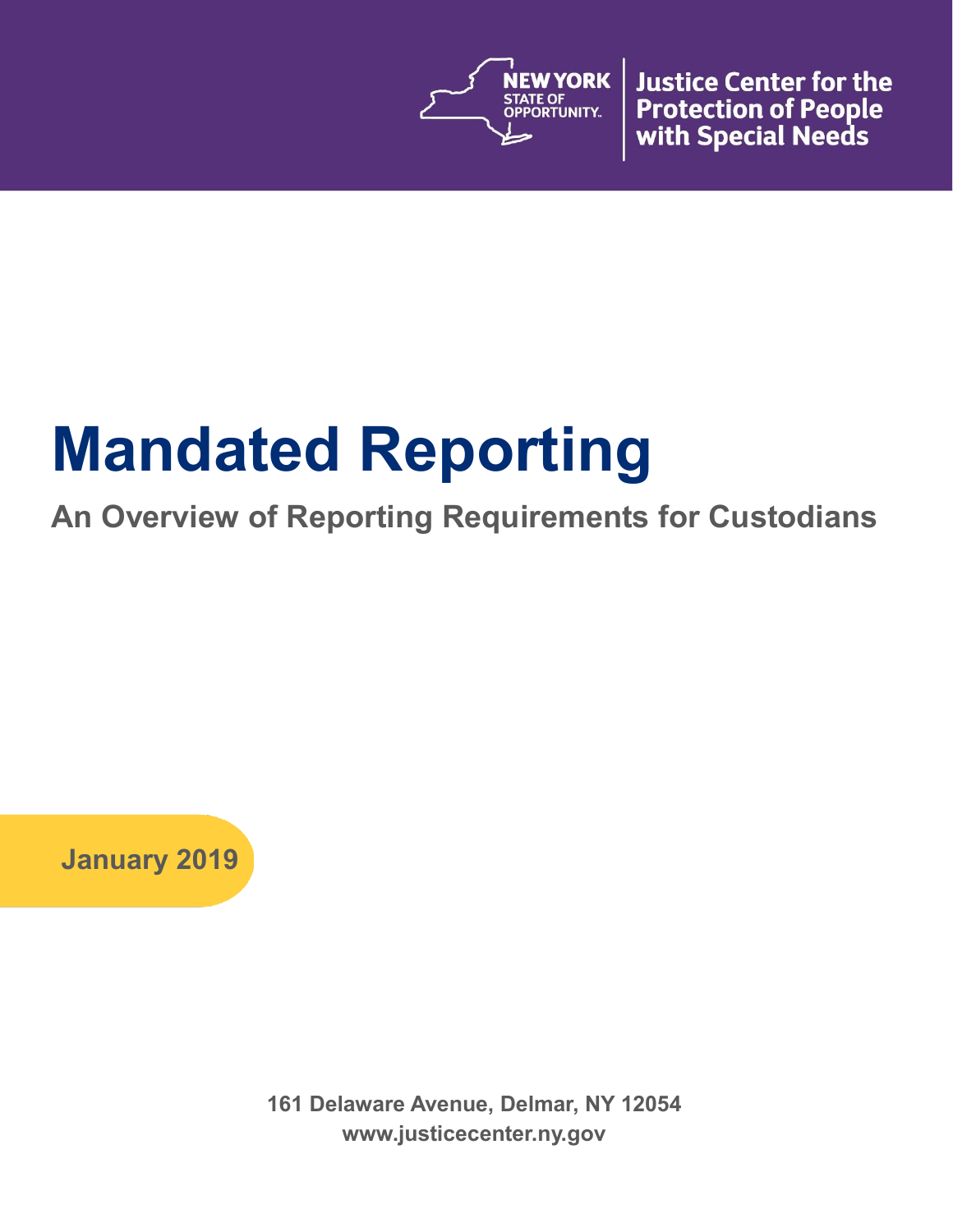**NEW YORK** 

STATE OF<br>OPPORTUNITY.

## **Protection of People with Special Needs Act**

The Justice Center was established by the "Protection of People with Special Needs Act", enacted as Chapter 501 of the Laws of 2012. The intent of the act was to create a durable set of consistent safeguards for all vulnerable persons that will protect them against abuse, neglect and other conduct that may jeopardize their health, safety and welfare, and to provide fair treatment to the employees upon whom they depend.

In addition to establishing the Justice Center, the Protection of People with Special Needs Act mandates that the Justice Center operate a statewide hotline, referred to as the Vulnerable Persons' Central Register or the VPCR, to ensure that reportable incidents are promptly reported and fully investigated, that responsible individuals are held accountable and that providers implement corrective action plans to prevent future incidents. Further, the Protection of People with Special Needs Act identifies certain people who are defined as mandated reporters and requires these people to report reportable incidents involving vulnerable persons to the Justice Center's Vulnerable Person's Central Register.

## **Who is a Mandated Reporter?**

Mandated reporters are required to report reportable incidents involving vulnerable persons.

**Human Services Professional |** Human services professionals are those who may not see a person receiving services on a daily basis, but who interact with the individual during the course of providing professional services. For a full list of Human Services Professionals that are considered to be mandated reporters, please see the guidance document: An Overview of Reporting Requirements for Human Services Professionals. *\*Social Services Law, §488*

**Custodians |** Custodians are individuals who are employed by, or volunteer at, state operated, licensed or certified facilities or agencies under the Justice Center's jurisdiction. Consultants, volunteers or contractors of organizations or companies that contract with facilities and agencies under the Justice Center's jurisdiction are also considered to be custodians if they have regular and substantial contact with a person receiving services. *\*Social Services Law, §488(2)*

### **What is a Reportable Incident? Who is a Vulnerable Person?**

**There are three general types of reportable incidents:**

> **Abuse Neglect Significant Incident**

**Individuals who may be vulnerable to abuse and neglect because of their reliance on professional caregivers in state operated, licensed or certified facilities, programs or agencies.**

**Vulnerable persons are not necessarily individuals with disabilities, although many are.** 

## **State Oversight Agencies**

Certain facilities and provider agencies licensed, operated or certified by the following State Oversight Agencies are within the Justice Center's jurisdiction.

**Office for People With Developmental Disabilities Office of Mental Health Office of Alcoholism and Substance Abuse Services** **Office of Children and Family Services Department of Health State Education Department**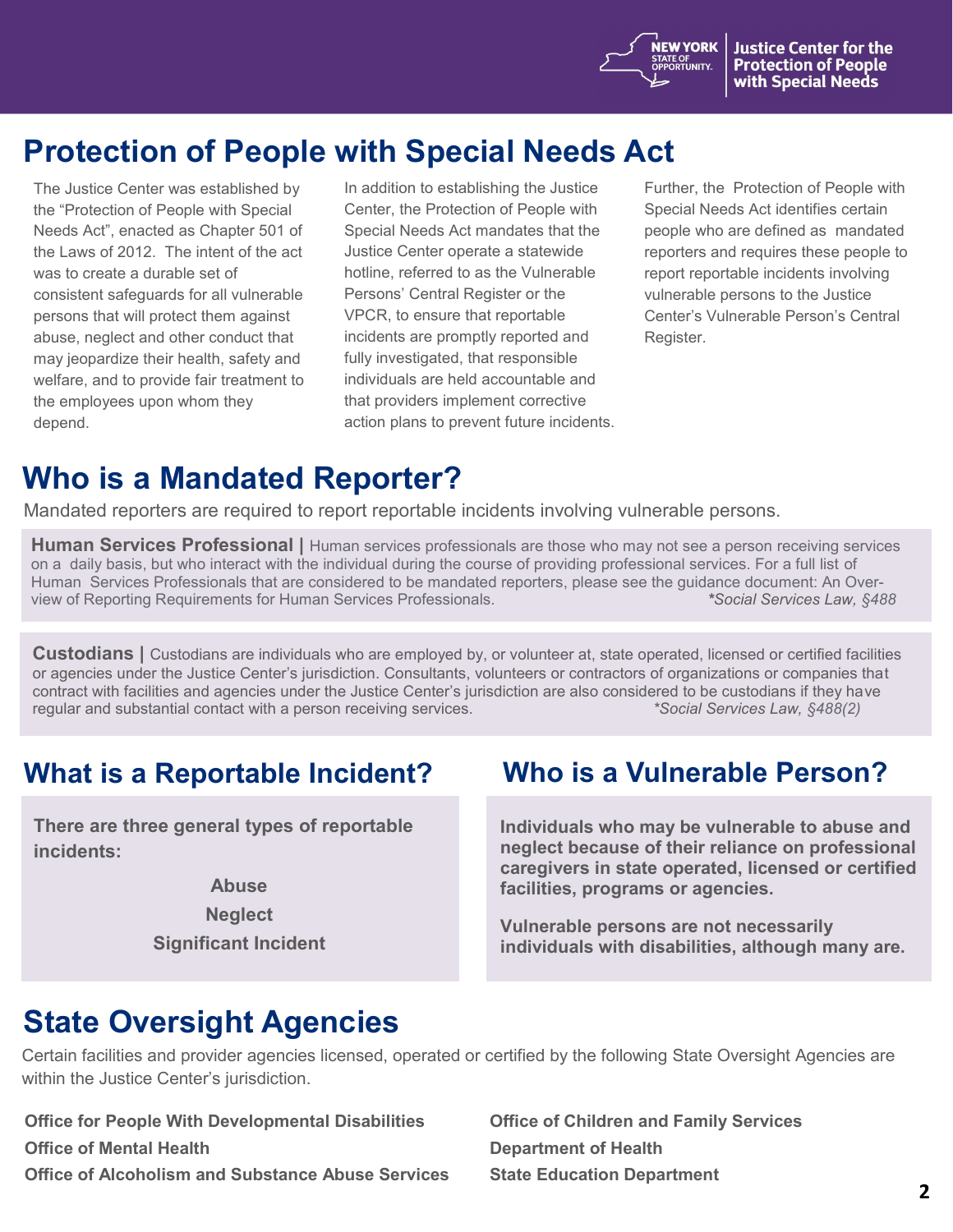## **When is Reporting Required?**

If you are a mandated reporter and have reasonable cause to suspect that a reportable incident has occurred and that it was committed by a custodian, you must report it to the VPCR immediately upon discovery. The person receiving services does not have to suffer harm for an incident to be reportable. The *potential* for harm must also be reported.

Even if the reportable incident occurred at a different facility or program from where you are employed, once you become aware that something reportable has occurred, you are required to report the incident to the VPCR.

Immediately means right away. Immediate reporting may be delayed to take the necessary steps to call 9-1-1, implement safety measures to protect the individual from further harm, and to follow internal facility procedures.

However, no internal procedure should significantly delay a report to the Justice Center. Staff going "offduty" does not justify a delay in reporting. A report that is delayed more than 24 hours may be considered obstruction.

Discovery occurs when a mandated reporter witnesses a suspected reportable incident. Discovery can also occur when another person, including a person receiving services or family member, provides the mandated reporter with reasonable cause to suspect that an individual has been subjected to a reportable incident.

### *Immediately Upon Discovery Reasonable Cause*

When trying to determine if you have reasonable cause to suspect an incident has occurred, review the circumstances, evidence and facts known or readily available to you.

Consider your own observations, trainings, experiences and common sense in assessing:

- Was the individual injured or was there potential for injury?
- Do you believe the explanation of how the injury occurred?
- How reliable is your information?

Each mandated reporter has a personal obligation to report a suspected reportable incident individually to the Justice Center unless multiple reports regarding the same incident would be made to the VPCR and the "Multiple Reporting Exception" is met.

Under the "Multiple Reporting Exception", the only time you are not required to report an allegation to the VPCR is if:

- You know that the incident was already reported to the VPCR; AND
- You know that you were named in the report as a person of knowledge of the incident

If you are unsure whether you have reasonable cause to suspect a reportable incident has occurred or you are not certain the "Multiple Reporting Exception" has been met, we encourage you to report the incident to the VPCR.

## **Obligation to Notify Your Provider Agency**

Your employer or supervisor cannot tell you that you may not report if you believe that you are required to do so. You are not obligated by the Justice Center to tell your employer that you made a report to the VPCR. However, your employer, may require you to also make an internal report of an incident.

We encourage you to speak to your supervisor about your internal reporting procedures and responsibilities.

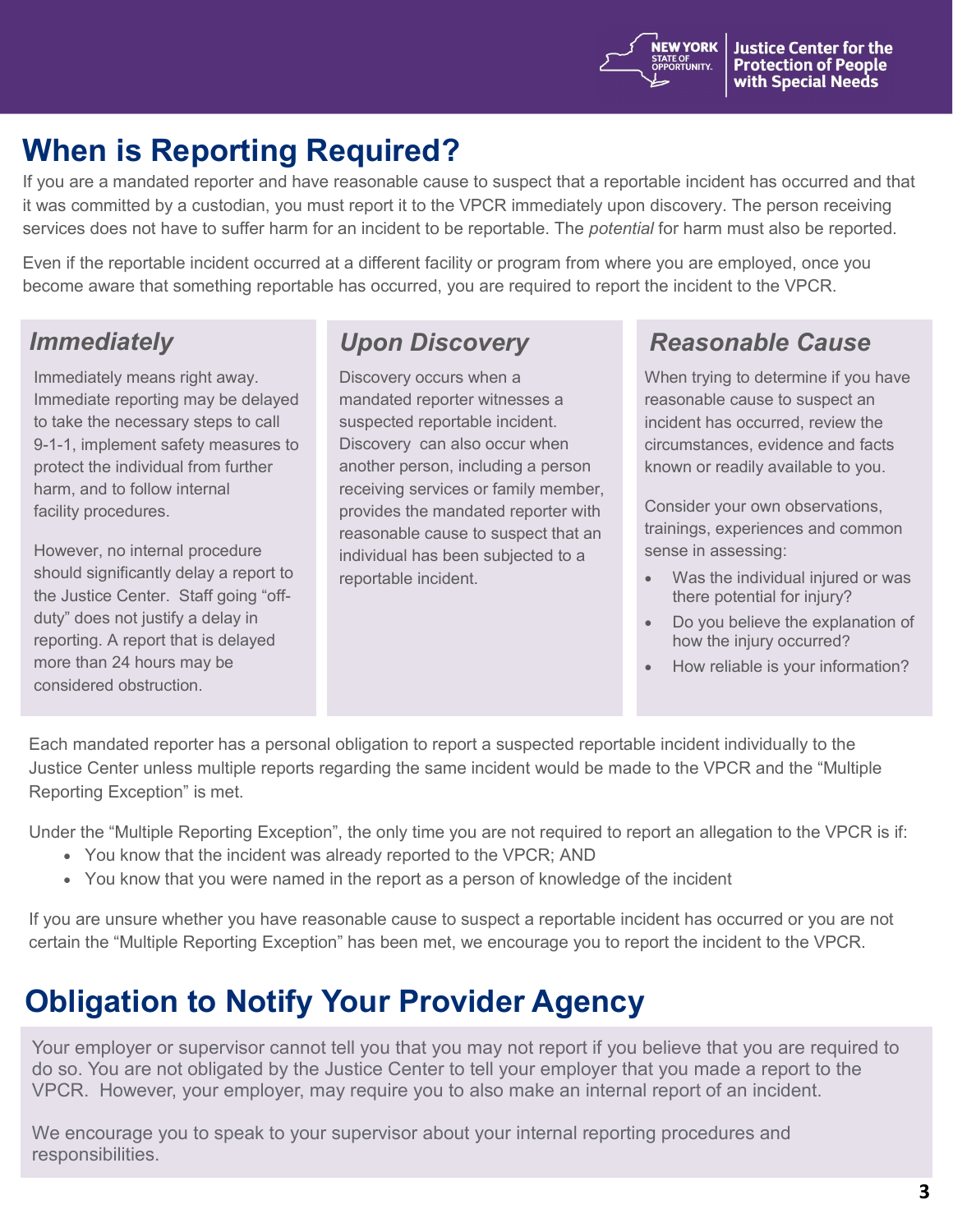

## **Is it Reportable?**

#### **State Central Register Example**

A 14-year old boy lives at an Office of Mental Health residential treatment facility and spends the weekends at home with his family. On Monday, his parents return him to the residential treatment facility where staff discover a cigarette burn on his neck, that was not there on Friday.

#### **Is this reportable to the Justice Center?**

**NO.** In this case, because there is no basis to believe that the burn was caused by a custodian, this incident would NOT be reportable to the Justice Center.

However, it would be reportable to the State Central Register of Child Abuse and Maltreatment. Suspicion of child abuse and neglect of children under the age of 18 in a daycare setting, foster home or within a family home, must continue to be reported to the Statewide Central Register of Child Abuse and Maltreatment by calling 1-800-635-1522.

#### **Driving Example**

You are riding in the agency van with people receiving services and another staff member, who is driving the van. The driver was eating a large breakfast sandwich while driving. In order to eat the sandwich, the driver used both his hands and steered with his knees. He was driving 10 miles over the speed limit in a well-populated area with lots of vehicular and pedestrian traffic. He stopped abruptly frequently. After returning to the house, some of the people riding in the van told you they were afraid they were going to get into an accident.

#### **Is this reportable to the Justice Center?**

**YES.** Even though there was no accident and people receiving services didn't suffer a physical injury, there was potential for harm because of the way the van was being driven.

When deciding whether there is a reasonable cause to suspect that a reportable incident occurred, you should consider your own observations, training, experience and common sense in assessing the situation. Driving with your knees and speeding in well-populated areas puts people receiving services at risk of being in a car accident. In this case, some of the people riding in the van said they were afraid they while they were riding in the van.

#### **Different Facility or Program Example**

A 25 year-old woman shows up at the day habilitation program with a bleeding gash on her arm. She lives in a facility certified by the Office for People With Developmental Disabilities as an Individual Residential Alternative. She is transported between the facility and the day habilitation program by a transportation company under contract with the facility.

#### **Is this reportable to the Justice Center?**

**YES.** This incident is reportable to the VPCR, even if staff at the day habilitation don't know if the individual was injured at the Individual Residential Alternative or on the van. Both are settings under the jurisdiction of the Justice Center and staff are custodians.

If you become aware that an individual has been subjected to a reportable incident at a different facility or program, you are required to report the incident to the VPCR.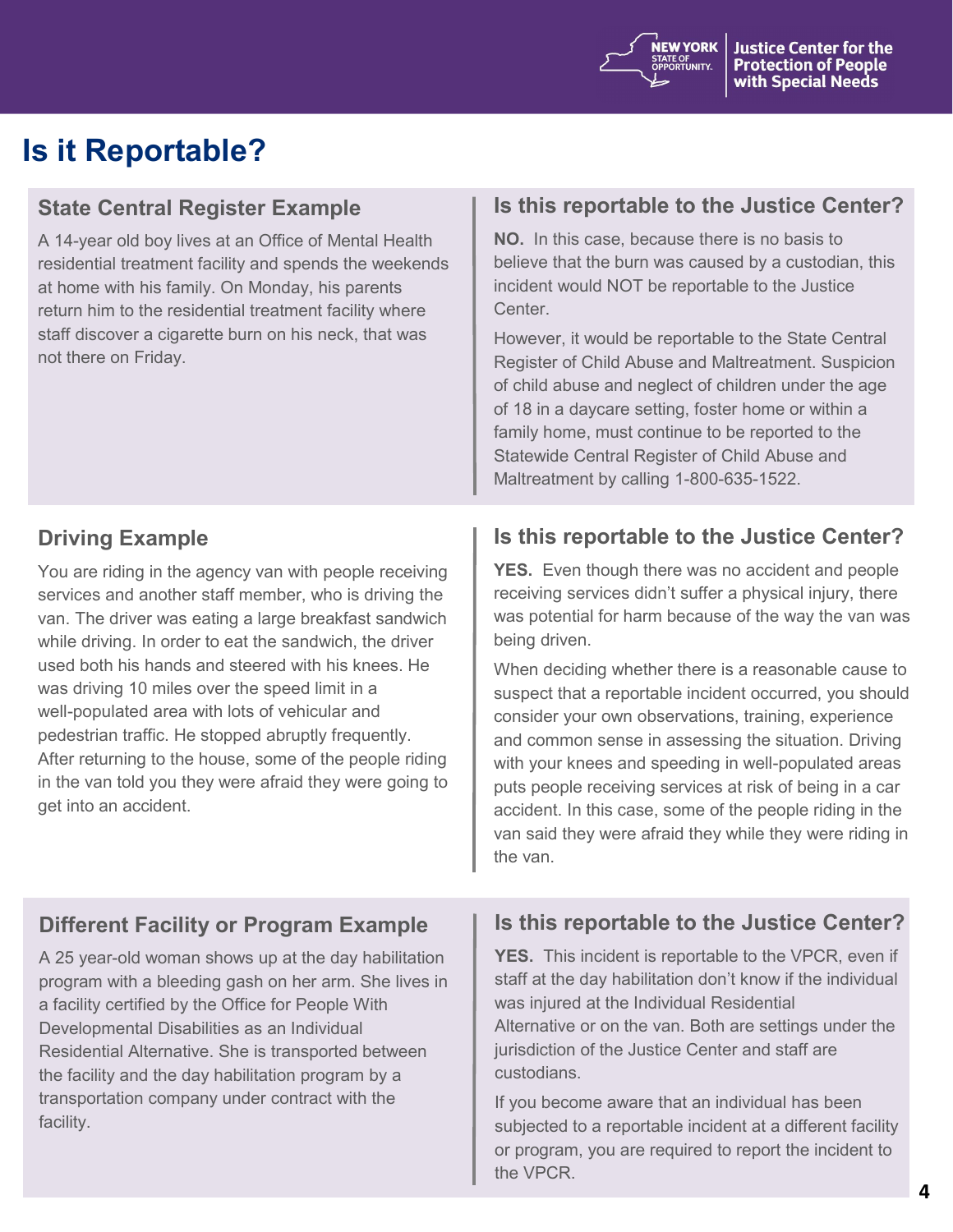

## **Is it Reportable?**

#### **Report from Person Receiving Services**

A person receiving services reports that a staff member placed his hands on her neck and squeezed it during a restraint that occurred on the previous day. You observe bruises on the individual's neck.

#### **Is this reportable to the Justice Center?**

**YES.** You have reasonable cause to suspect that a reportable incident occurred because the person receiving services reported to you that a staff member placed his hands on her neck and you observe bruises there.

### **Leaving People Receiving Services Alone in a Vehicle Example**

A person receiving services tells you that when he was being driven to a medical appointment by another staff person, the staff person stopped at her house and left him alone in the car for five minutes. The person receiving services regularly engages in self-injurious behavior and requires line of sight supervision while awake.

#### **Is this reportable to the Justice Center?**

**YES.** Whenever a person receiving services is placed in a situation in which there is potential for harm, the incident should be reported.

In this case, the person receiving services requires line-of-sight supervision while awake because of self-injurious behaviors.

#### **Observation Example**

You observe a staff person placing a person receiving services in an authorized restraint, using the proper technique. During the restraint, the individual begins to scream "rape".

#### **Custodian Not Identified Example**

A person receiving services has a swollen, bloody nose and "fresh" bruises on her face, chest, back and arms. The individual cannot, or will not, explain how these injuries occurred, and no other persons receiving services or staff on duty at the time can explain the injuries.

#### **Is this reportable to the Justice Center?**

**NO.** You observed that a staff member using the proper technique in a restraint and was merely holding the individual's legs. You witnessed a proper restraint, which is not a reportable incident.

#### **Is this reportable to the Justice Center?**

**YES.** When deciding whether there is reasonable cause to suspect that a reportable incident occurred, you should consider your own observations, training, experience and common sense in assessing the information presented to you.

In this case, the individual has multiple injuries and no one is able or willing to provide an explanation for the injuries. Remember, conclusive evidence that the injuries were caused by a custodian is not required. Identifying who caused the injuries is also not a requirement when making a call to the VPCR.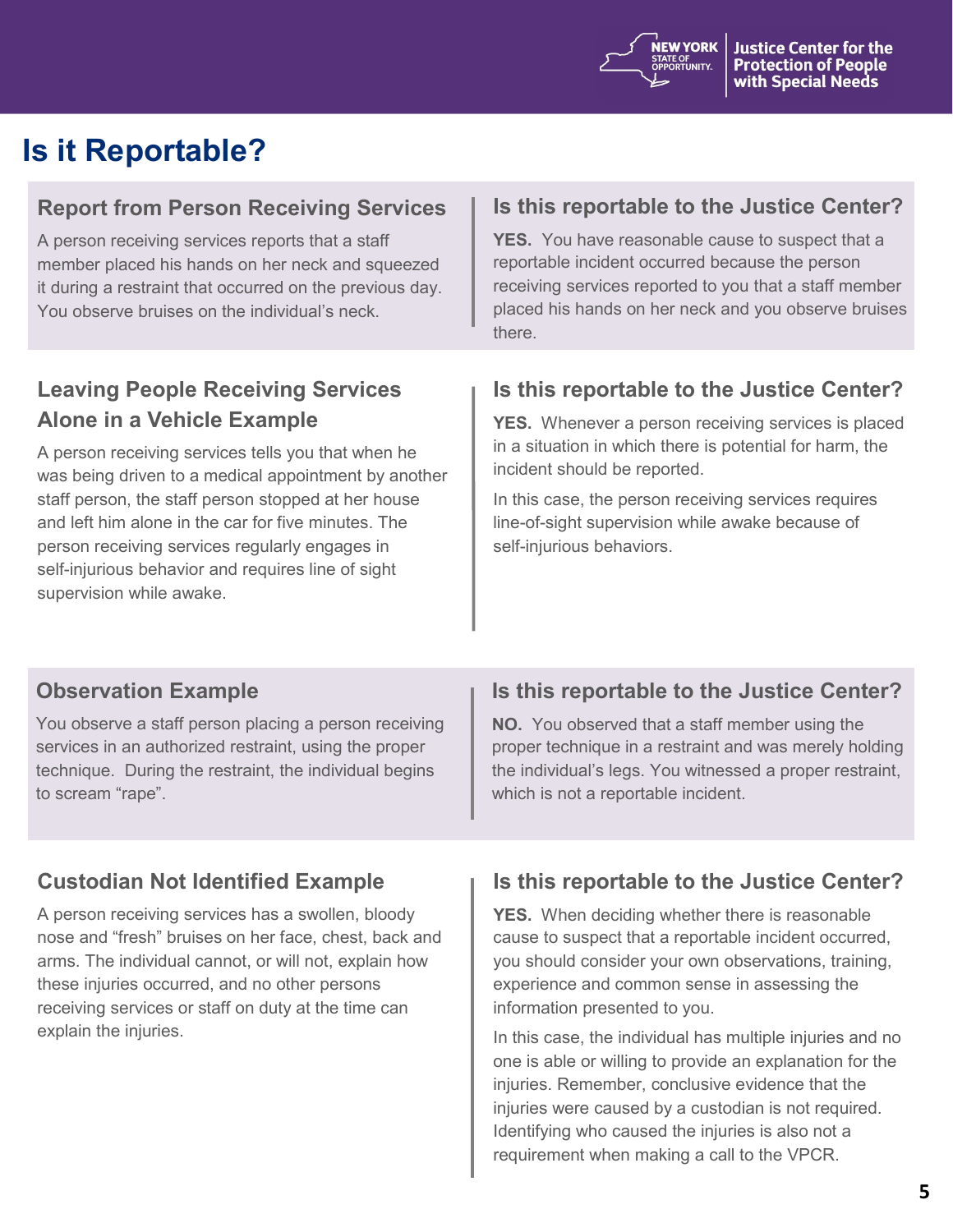

## **Is it Reportable?**

#### **Supervisor States Not to Report Example**

A person receiving services tells you that a staff member kicked him on his back approximately one week ago. You discover a number of bruises on his back, but are not sure if they were caused by a kick. A supervisor tells you that you do *not* need to report this incident to the Justice Center.

#### **Is this reportable to the Justice Center?**

**YES.** Remember, your employer or supervisor *cannot* tell you that you may not make a report to the VPCR if you believe that you are required to do so.

Further, you are no obligated from the Justice Center to *tell* your employer that you made a report to the VPCR. However, your employer, may require you to also make an internal report of an incident.

#### **Car Accident Example**

A staff person takes one of the agency vehicles for an oil change. The staff person drove by herself and there was no one who received services in the vehicle. The staff person was talking on her cell phone when she ran a red light and was hit by oncoming traffic. The staff person was taken to the hospital and issued a traffic ticket.

#### **Is this reportable to the Justice Center?**

**NO.** Incidents are only reportable if people receiving services are harmed or there was potential for harm. In this case, there were no people receiving services riding in the vehicle when the accident occurred.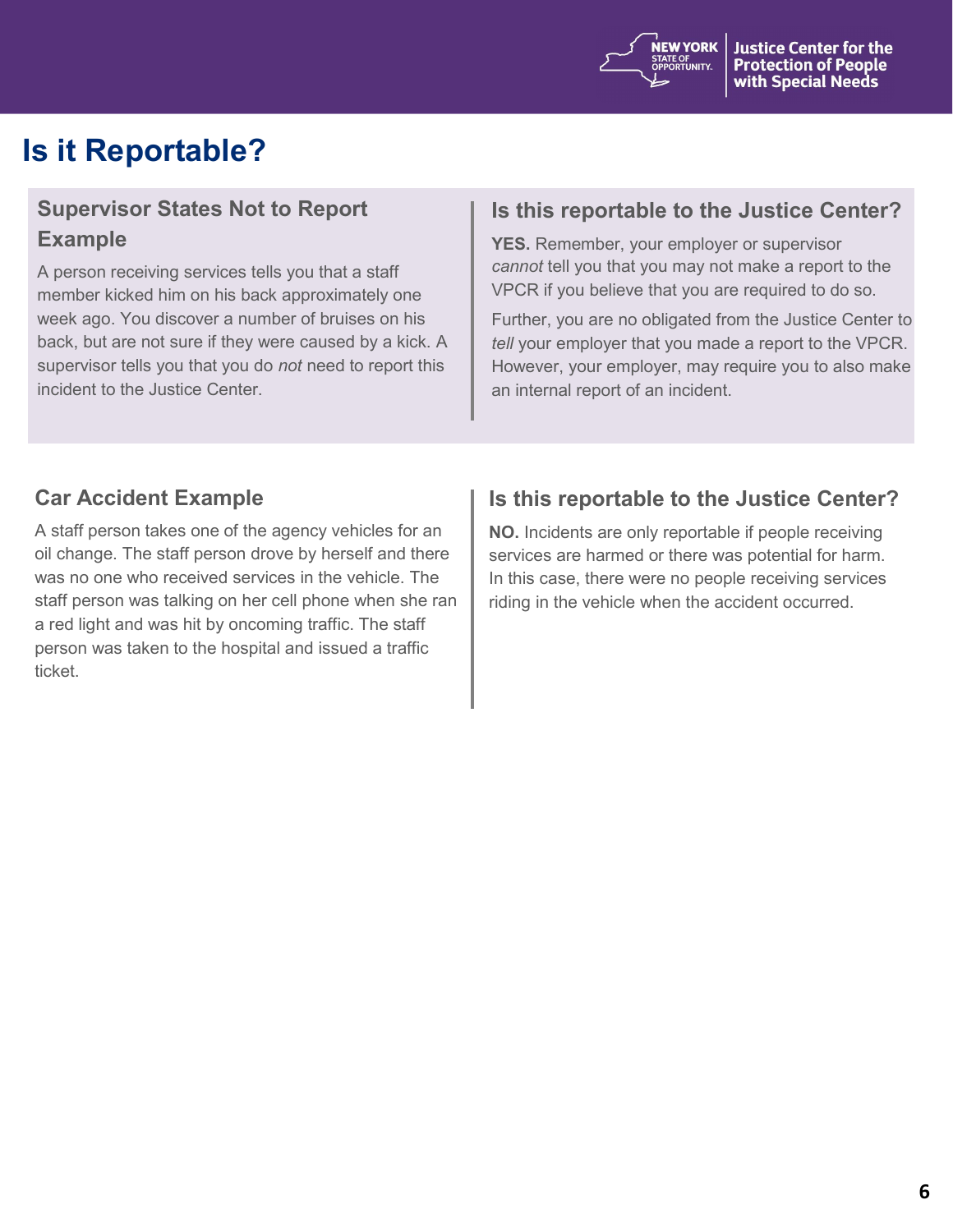

## **How to Report**

Mandated reporters can call the toll-free VPCR 24-hour hotline at 1-855-373-2122. For individuals using New York Relay Service, dial 7-1-1 and give the operator the phone number 1-855-373-2122. There is also a web form, as well as a mobile application, that are available for reporting abuse and neglect. For more information, visit the Justice Center's website at www.justicecenter.ny.gov.

### *Information You Will Be Asked to Provide*

- Confirmation that immediate protections are in place for the victim; was 9-1-1 called, if necessary
- Details regarding the victim, subjects and witnesses
- Details of the incident, including the date, time, location, description of incident
- Responsible State Oversight Agency
- Name and address of the provider agency, facility and/or program
- Name, title and contact information of others who may have the same information as you
- Any other information that may assist with the investigation or review of the incident
- *You do not have to know all of the answers to these questions to make a report*

## **TOLL-FREE VPCR 24-HOUR HOTLINE 1-855-373-2122**

## **What to Report**

The Protection of People with Special Needs Act defines three types of incidents that must be reported: abuse, neglect and significant incidents. You are not required to know what type of incident has occurred in order to make a report.

Abuse is an action by a custodian against a person receiving services that causes or has the potential to cause injury or serious protracted impairment of the physical, mental or emotional condition of a service recipient.

There are **seven categories of abuse:**  physical abuse; sexual abuse; psychological abuse; deliberate inappropriate use of restraints; use of aversive conditioning; obstruction of reports of reportable incidents; and unlawful use or administration of a controlled substance.

Neglect is any action, inaction or lack of attention that breaches a custodian's duty and that results in or is likely to result in death, physical injury or serious or protracted impairment of the physical, mental or emotional condition of a person receiving services.

Most commonly, neglect is the result of a custodian's lack of attention or failure to act as required by his or her responsibilities. **Neglect can include, but is not limited to**: failure to provide proper supervision; failure to provide adequate food, clothing, shelter, medical, dental, optometric or surgical care; and failure to provide access to educational instruction.

### *Abuse Neglect Significant Incident*

Any incident, other than an incident of abuse or neglect, that because of its severity or the sensitivity of the situation, may result in, or has the reasonably foreseeable potential to result in, harm to the health, safety or welfare of a person receiving services.

#### **Types of significant incidents identified in statute:**

1. Conduct on the part of a custodian that is inconsistent with an individual's treatment plan, educational program or generally accepted treatment practices.

2. Conduct between persons receiving services resulting in harm or the potential for harm.

3. ANY other conduct identified in regulations of the State Oversight Agencies.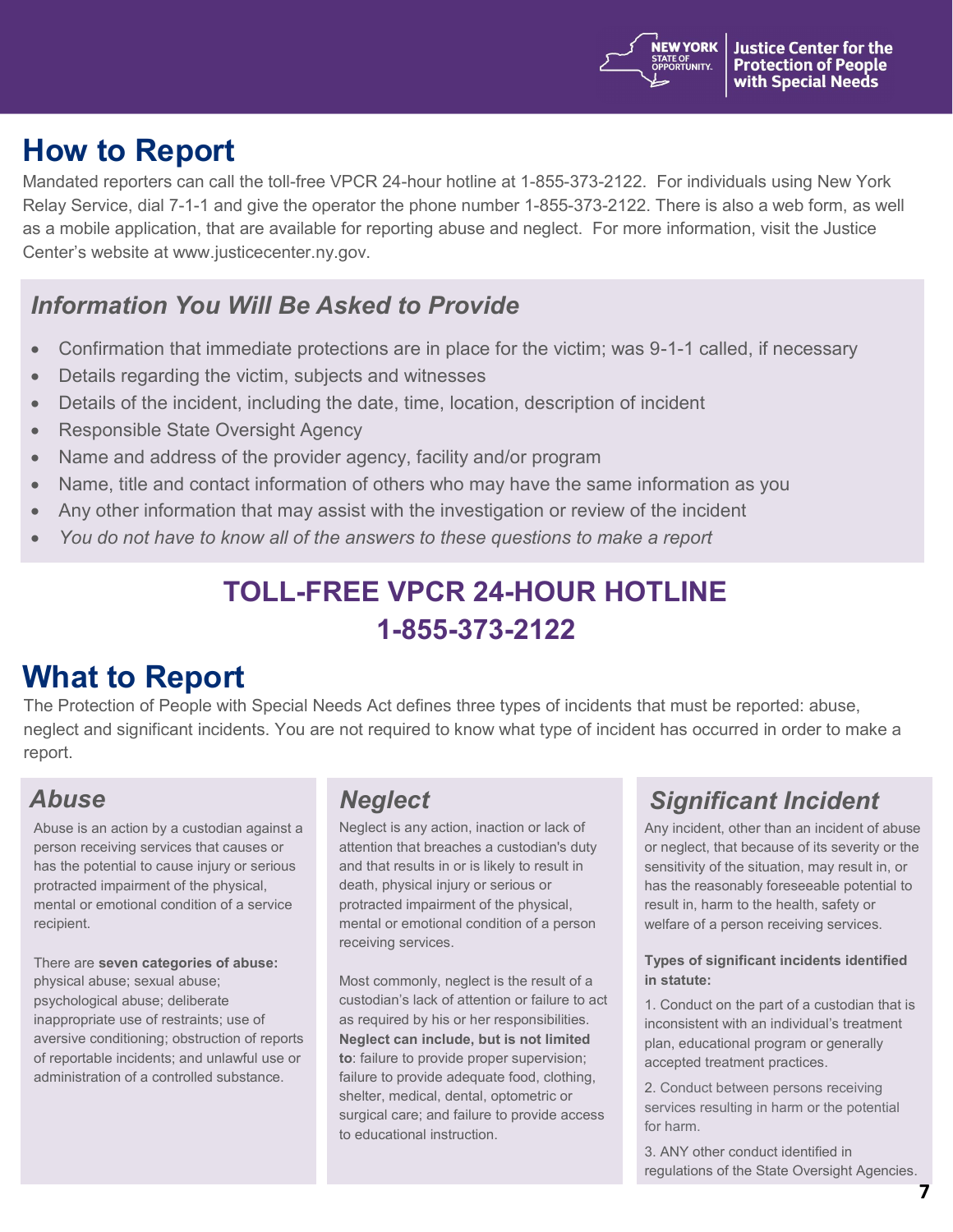

## **What Happens to a Report**

**Intake**

A trained staff person takes a full report and carefully enters all details of the incident into the VPCR. All calls are recorded and an incident number is assigned at the end of each call. The incident number gives proof that the incident was reported. This number should also be referenced by the reporter if he or she needs to add more information at a later time.

## **Classification**

After the call, a reportable incident is classified as abuse, neglect or significant incident.

## **Assignment**

Once the report in classified, a case is created and assigned to the appropriate entity for investigation. Once assigned, the investigation begins.

# **Final Determination**

Regardless of who is conducting the investigation, the Justice Center reviews *all* abuse and neglect investigations and makes the final determination about whether or not the allegation is substantiated or unsubstantiated.

Once a determination is made, the Justice Center notifies the victim and his or her personal representative, the subject in the case and the provider agency director, of the outcome. Mandated reporters and witnesses are *not notified* of the outcome of the investigation.

The Justice Center does not make a determination regarding significant incidents, however, a State Oversight Agency may request that a provider agency develop a corrective action plan if there is an issue of concern.